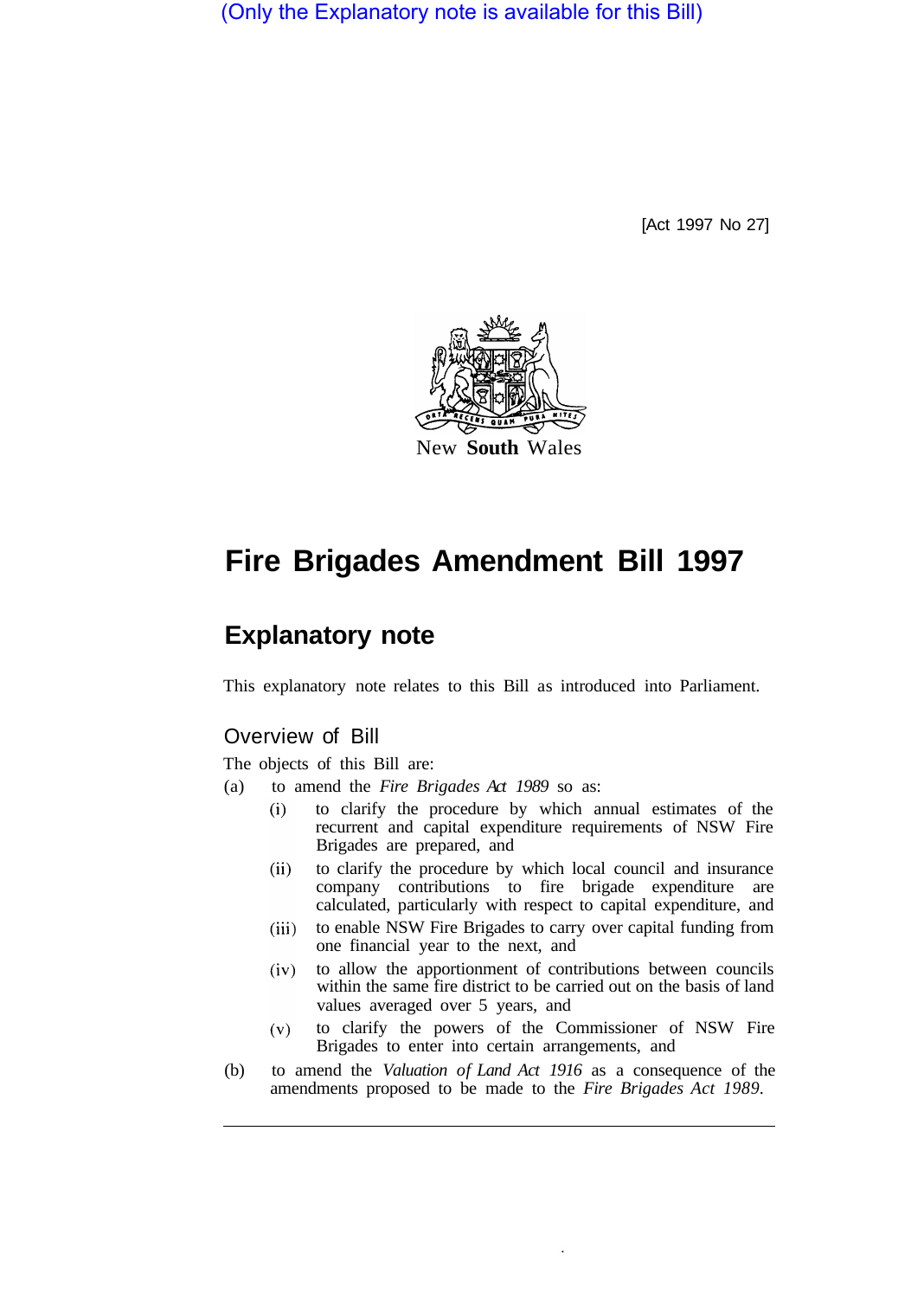Fire Brigades Amendment Bill 1997 [Act 1997 No 27]

Explanatory note

 $\overline{\mathbf{I}}$ 

## Outline of provisions

**Clause l** sets out the name (also called the short title) of the proposed Act.

**Clause 2** provides for the commencement of the proposed Act on a day or days to be appointed by proclamation.

**Clause 3** is a formal provision that gives effect to the Schedule of amendments to the *Fire Brigades Act 1989.* 

**Clause 4** is a formal provision that gives effect to the Schedule of amendments to the *Valuation of Land Act 1916.* 

#### **Schedule 1 Amendment of Fire Brigades Act 1989**

#### **Procedures for preparing estimates of fire brigade expenditure**

Certain changes are proposed to the procedures for preparing the estimates of fire brigade expenditure. These arise from the fact that NSW Fire Brigades now receives appropriations through the budget, rather than through the special appropriation provisions of the *Fire Brigades Act 1989.* 

Under the revised procedures, it will be necessary for the Minister, each financial year, to prepare estimates of the aggregate recurrent expenditure requirements and aggregate capital expenditure requirements for the next financial year (proposed section 45 (1) to be inserted by Schedule l [5]). The estimates will be forwarded to the Treasurer for approval and, once approved, will become the basis for calculating the contributions payable by insurance companies under Division 3 of Part 5.

Following the enactment of the annual *Appropriation Act,* it will be necessary for the Commissioner to prepare estimates of the recurrent expenditure requirements for each fire district (proposed section 45 (2) to be inserted by Schedule 1 [5]). The estimates will be forwarded to the Minister for approval and, once approved, will become the basis for calculating the contributions payable by local councils under Division 2 of Part 5.

#### **Local council and insurance company contributions to fire brigade expenditure**

For the purpose of establishing the contributions payable by insurance companies and local government areas, the estimates of aggregate recurrent expenditure requirements will be subject to adjustment under section 47 (to which consequential amendments are made by Schedule 1 [6] and [7]). The total amount of those contributions is to be established by section 48 (1) (to be inserted by Schedule 1 [11]).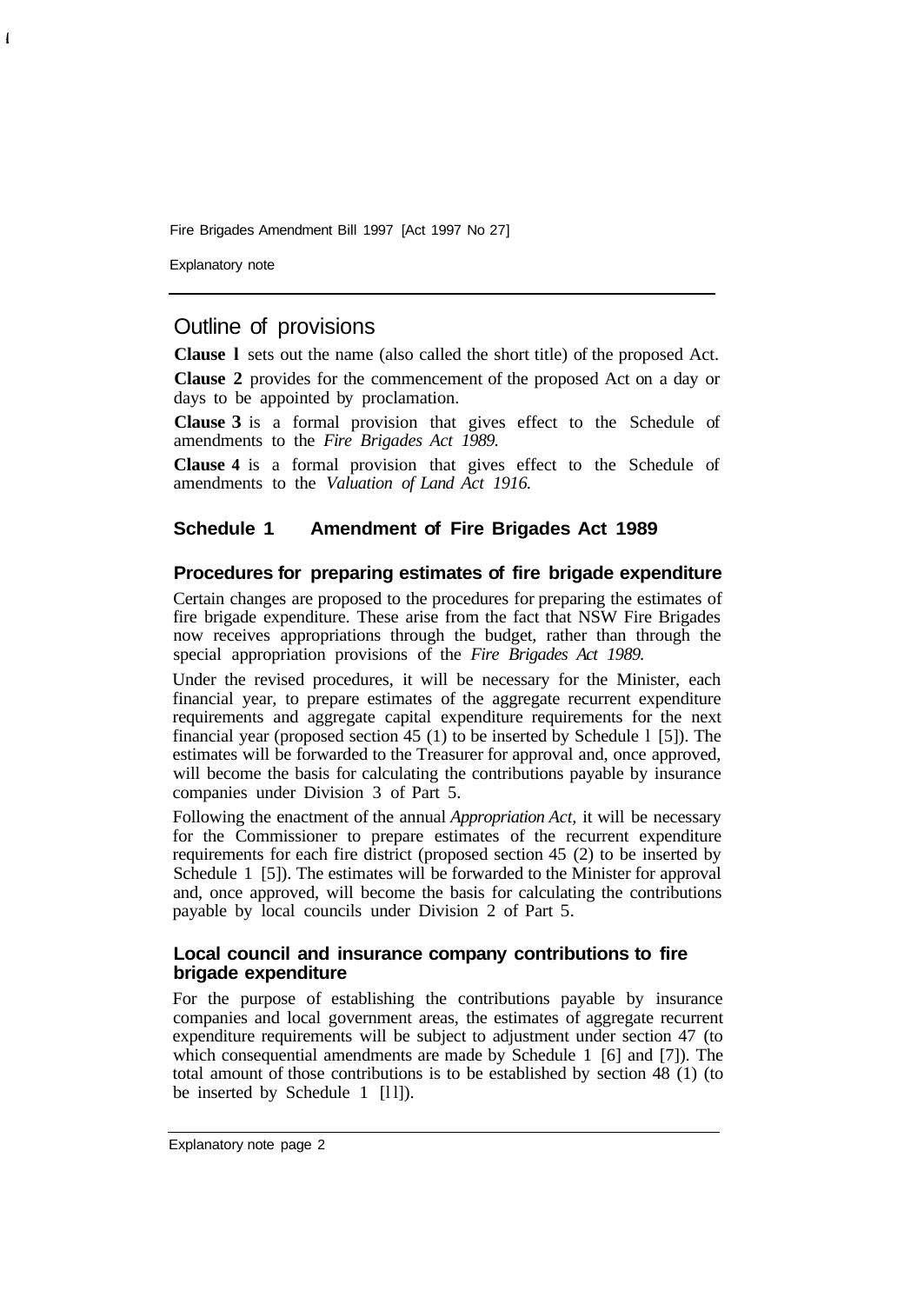Fire Brigades Amendment Bill 1997 [Act 1997 No 27]

Explanatory note

The estimates of the recurrent expenditure requirements for each fire district will also be subject to adjustment under section 47 (to which consequential amendments are made by Schedule 1 [8], [9] and [ 10]). The actual amount of the contribution payable for a fire district is to be established by section 48 (2) (to be inserted by Schedule 1 [11]).

#### **Apportionment of contributions between local government areas**

The apportionment of contributions between councils within the same fire district is carried out on the basis of the aggregated land values of land within the respective local government areas. Because valuations of land within local government areas are not carried out simultaneously, an inequity arises when new land values are used in connection with one local government area but old land values are used in connection with another. It is proposed to reduce the scope for such inequities by amending section 5 1 to provide for valuations based on 5-year average land values (Schedule 1 [12] and [13]).

## **Capital funding**

A Parliamentary appropriation of funds generally ceases to have effect at the end of the financial year in which it is made. This prevents public bodies from carrying unspent money over to the following financial year. It is proposed to allow NSW Fire Brigades to carry over unspent capital funding by providing for it to be paid into the New South Wales Fire Brigades Capital Fund at the end of the financial year (proposed section 64 (2) to be inserted by Schedule 1 [17]).

#### **Powers of Commissioner to enter into certain arrangements**

Proposed section 79A empowers the Commissioner to enter into arrangements for the installation and maintenance of fire alarm links between fire brigade premises and other premises (Schedule 1 [18]). Consequential amendments to section 42 ensure that the Commissioner is entitled to payment of any charges payable under such an arrangement (Schedule 1 [l] and [2]).

#### **Miscellaneous amendments**

It is proposed to repeal section 53 of the Act (which requires councils to provide information concerning ratable property within their areas) (Schedule l [14]). That information is no longer of any consequence to the operation of the Act.